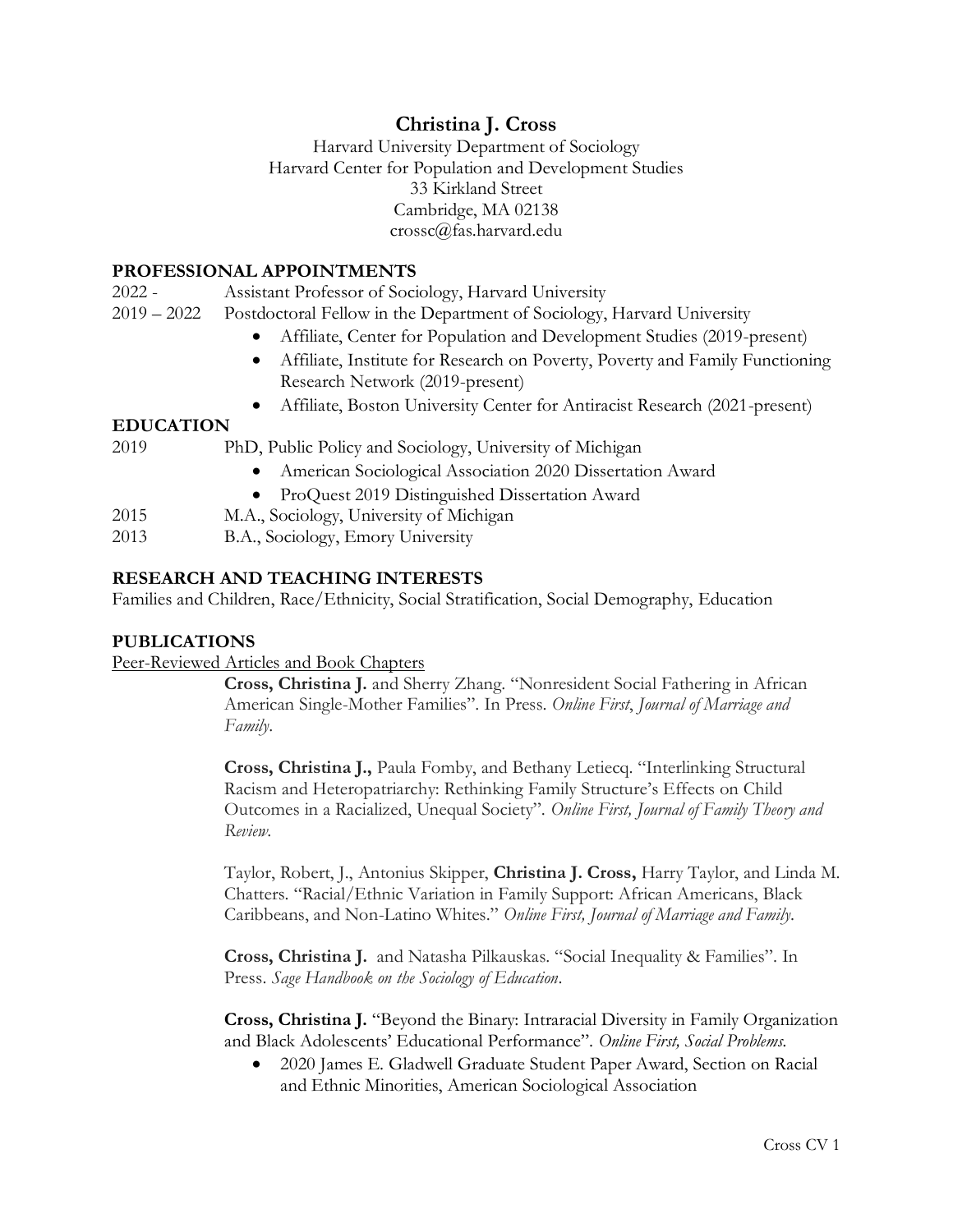• 2020 Graduate Student Paper Award Honorable Mention, Racial and Ethnic Minorities Division, Society for the Study of Social Problems

Taylor, Robert, J., Linda M. Chatters, and **Christina J. Cross**. 2021. "Taking Diversity Seriously: Within-Group Heterogeneity in African American Extended Family Support Networks". *Journal of Marriage and Family* 83(5): 1349-1372.

Taylor, Robert, J., Linda M. Chatters, **Christina J. Cross**, and Dawne M. Mouzon. 2021. "Fictive Kin Networks among African Americans, Black Caribbeans, and Non-Latino Whites". *Journal of Family Issues* 43(1):20-46.

**Cross, Christina J.** "Racial/Ethnic Differences in the Association Between Family Structure and Children's Education". 2020. *Journal of Marriage and Family* 81(2):691- 712.

- 2021 National Council on Family Relations Reuben Hill Award for Best Article in the Field of Family Studies
- 2020 Population Association of America Dorothy Thomas Paper Award
- 2020 American Sociological Association Family Section Outstanding Graduate Student Paper Award
- 2020 American Sociological Association Children and Youth Section Graduate Student Paper Award
- 2019 Southern Sociological Society Howard Odum Award for Best Paper by a Graduate Student
- 2019 Midwest Sociological Society Graduate Student Paper Award: First Prize
- Covered in *The New York Times* (12/10/2019), WNOV 860 AM (12/12/2019), WEAA 88.9 FKM (12/19/2019), *Harvard Gazette* (1/15/2020), *Phys.org* (1/16/2020)

**Cross, Christina J.** 2018. "Extended Family Households among Children in the United States: Differences by Race/Ethnicity and Socio-Economic Status". *Population Studies* 72(2):235-251.

- 2018 Graduate Student Paper Award, Family Division, Society for the Study of Social Problems
- Covered in *WWJ Newsradio 950* (1/14/2019), *Phys.org* (1/15/2019), *Futurity: Research News* (1/15/219)

Pilkauskas, Natasha and **Christina J. Cross**. 2018. "Beyond the Nuclear Family: Trends in Children Living in Shared Households". *Demography* 55(6):2283-2297.

• Covered in *Phys.org* (9/26/18), *Futurity: Research News* (9/27/18), *The Aspen Institute, Five best ideas of the day* (9/28/18), *The Conversation* (11/7/18)

**Cross, Christina J.**, Ann Nguyen, Robert Joseph Taylor, and Linda Chatters. 2018. "Instrumental Social Support Exchanges in African American Extended Families". *Journal of Family Issues* 39(13):3535-3563.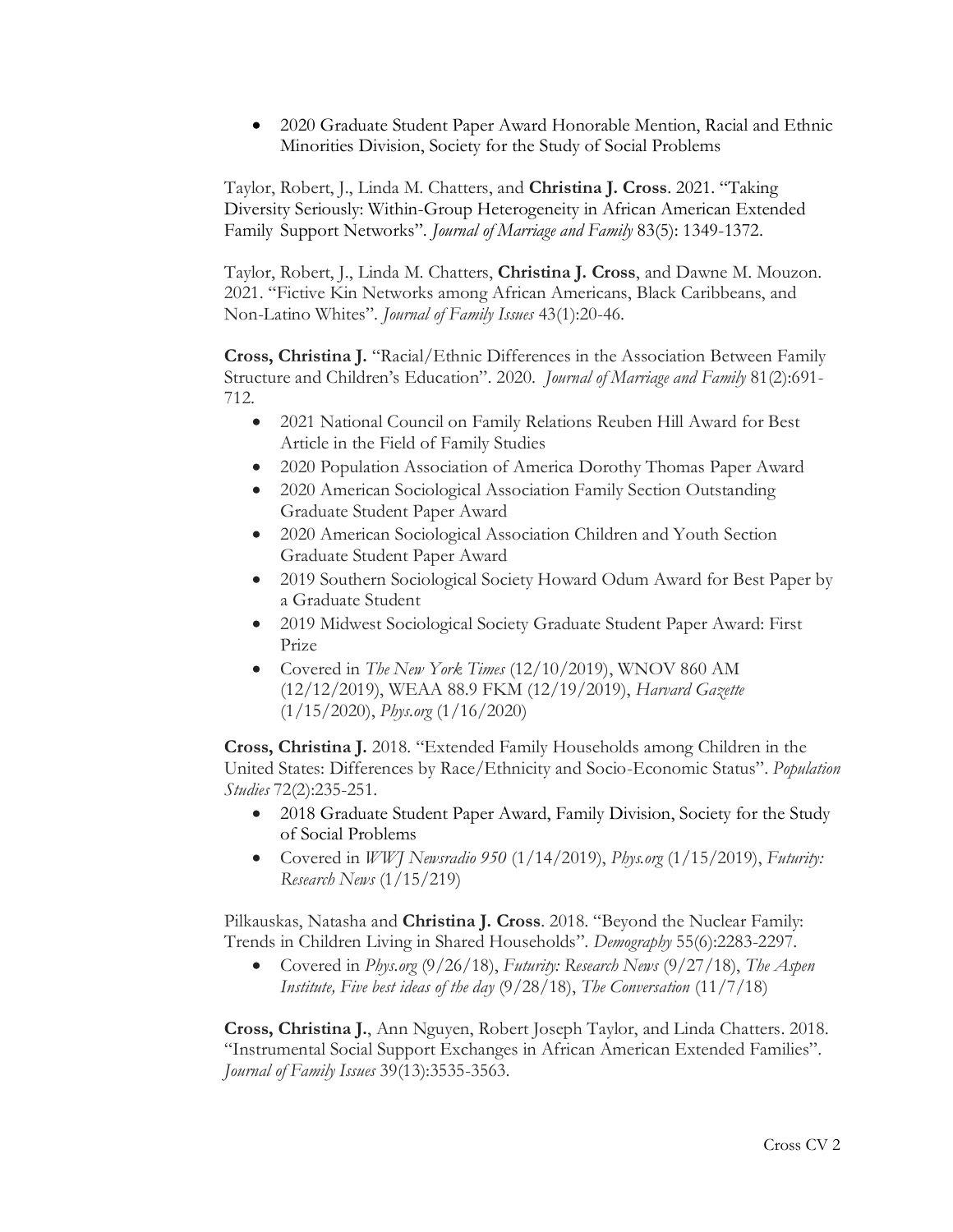**Cross, Christina J.**, Robert Joseph Taylor, and Linda M. Chatters. 2018. "Family Social Support Networks of African-American and Black Caribbean Adolescents". *Journal of Child and Family Studies* 27(9):2757-2771.

**Cross, Christina J.**, Robert Joseph Taylor, and Linda M. Chatters. 2018. "Ethnic and Gender Differences in Family Social Support among Black Adolescents". *Healthcare* 6(1):20-32.

Fomby, Paula and **Christina J. Cross**. 2018. "Parents Who Left College and Children's Postsecondary Educational Attainment". *Sociological Forum* 33(4):923-949.

#### Reference and Opinion Articles and Research Reports

- 2021 **Cross, Christina J.** "Why Living in a Two-Parent Family Isn't a Cure-All for Black Students". *Harvard Gazette, Unequal Series*, June 3.
- 2020 **Cross, Christina J.** "Race and Racism as Key Dimensions of Children and Youths' Developmental Contexts". *American Sociological Association Section on Children & Youth Late Summer/Fall 2020 Newsletter*, August 3.
- 2019 **Cross, Christina J.** "The Myth of the Two-Parent Home." *New York Times, Opinion Editorial*, December 10.
- 2017 **Cross, Christina J.** and Pamela J. Smock. "Single-Parent Family and Child Well-Being." *SAGE Encyclopedia of Abnormal and Clinical Psychology*. Thousand Oaks, CA: Sage Publications.
- 2016 **Cross, Christina J.** and Jamie Moshin. "The Role of Research in Advancing Diversity, Equity and Inclusion in Higher Education: Proceedings". Ann Arbor, MI: National Center for Institutional Diversity.
- 2015 Frye, Joanna, **Christina J. Cross**, Mary Boyce and Lauren Barris. "University of Michigan 2015 Diversity, Equity, and Inclusion Data Report". Ann Arbor, MI: University of Michigan.

### **GRANTS AND FELLOWSHIPS**

 $E_{\text{wto}}$ 

| External      |                                                                                                                                                                                |
|---------------|--------------------------------------------------------------------------------------------------------------------------------------------------------------------------------|
| 2022          | Institute for Research on Poverty, <i>Visiting Poverty Scholars Program</i> , Stanford<br>University                                                                           |
| $2021 - 2023$ | William T. Grant Foundation and the Institute in Critical Quantitative,<br>Computational, and Mixed-Methodologies, Advanced Quantitative and<br>Computational Scholars Program |
| $2019 - 2020$ | JPB Foundation and the Institute for Research on Poverty, <i>Emerging Poverty Scholars</i><br>Fellowship, \$20,000                                                             |
| 2020          | The Society of Multivariate Experimental Psychology, <i>Workshop Travel Award</i> , \$1,000                                                                                    |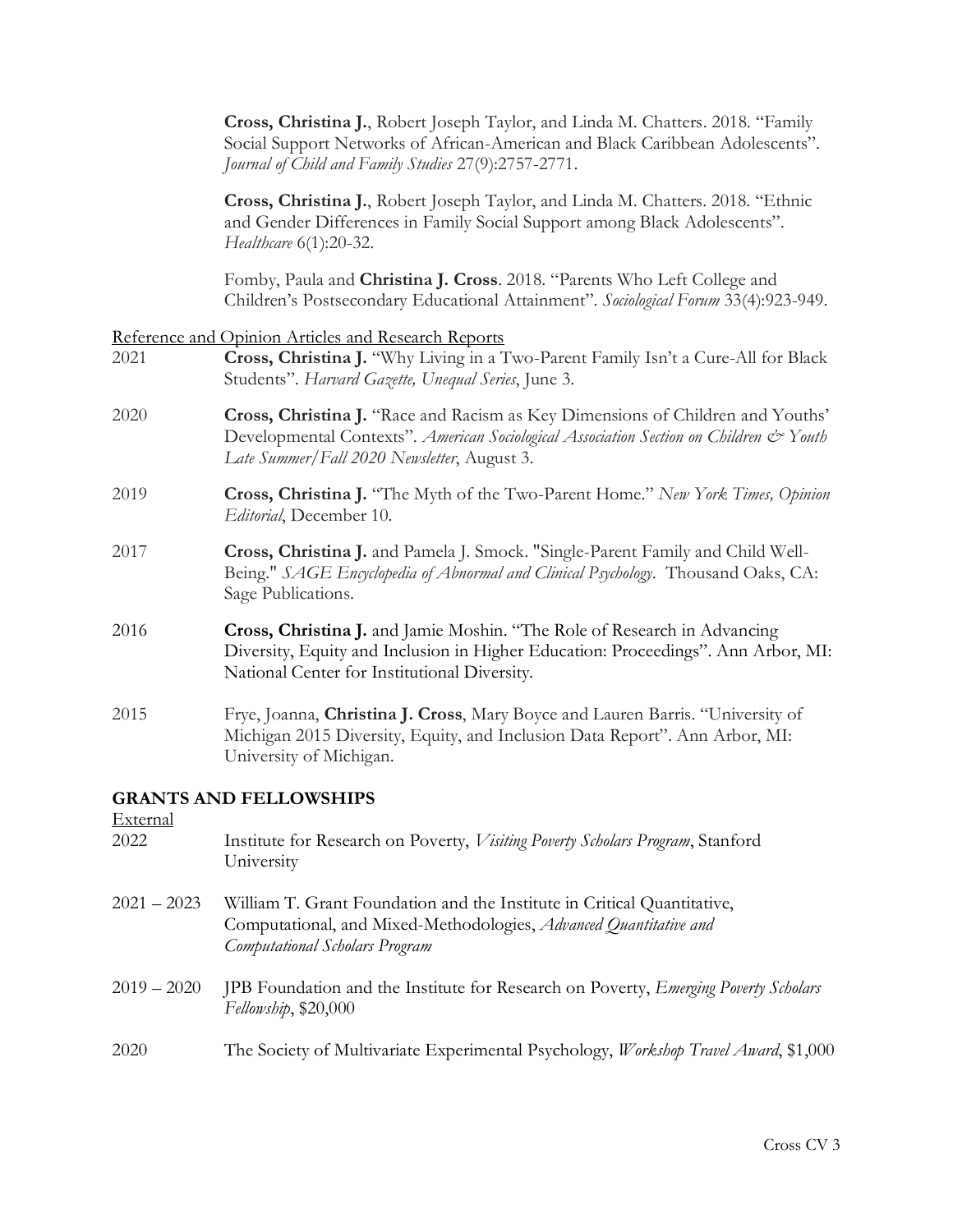| 2019                      | University of Michigan Population Studies Center, National Institute of Aging<br>Postdoctoral Fellowship, \$100,000 (Declined) |
|---------------------------|--------------------------------------------------------------------------------------------------------------------------------|
| 2017                      | Ford Foundation Dissertation Fellowship, \$25,000                                                                              |
| 2017                      | American Sociological Association, Minority Fellowship, Alternate                                                              |
| $2014 - 2017$             | National Science Foundation, Graduate Research Fellowship, \$102,000                                                           |
| $2014 - 2017$             | Social Science Research Council, Graduate Studies Enhancement Grant, \$5,000                                                   |
| 2015                      | Ford Foundation, Predoctoral Fellowship, Honorable Mention                                                                     |
| 2013                      | Teach for America, (Declined)                                                                                                  |
| 2012                      | Andrew W. Mellon Foundation, Mellon Mays Undergraduate Fellowship                                                              |
| 2012                      | Emory University, Community Building and Social Change Fellowship, (Declined)                                                  |
| 2012                      | Emory University, Institute for Developing Nations Research Grant, \$2,500                                                     |
| 2011                      | U.S. Department of State, Institute for International Public Policy Fellowship, \$75,000                                       |
| $2009 - 2011$             | NAACP, Freedom Scholarship, \$4,500                                                                                            |
| Internal<br>$2019 - 2022$ | Harvard University, Department of Sociology Postdoctoral Fellowship, \$274,000                                                 |
| 2019                      | Harvard University, Tenure-Track Faculty Publication Fund, \$3,700                                                             |
| 2019                      | Harvard University, Manuscript Workshop Grant, \$3,000                                                                         |
| $2013 - 2019$             | University of Michigan, Rackham Merit Fellowship, \$60,000                                                                     |
| $2014 - 2019$             | University of Michigan Institute for Social Research, Population Studies Center<br>Traineeship in Social Demography            |
| $2015 - 2018$             | University of Michigan, Rackham Conference Travel Grant, \$4,150                                                               |
| 2018                      | University of Michigan, Family Complexity Research Grant, \$1,044                                                              |
| $2016 - 2017$             | University of Michigan, Sociology Small Grant, \$2,460                                                                         |
| 2017                      | University of Michigan, Rackham Graduate Student Research Grant, \$1,921                                                       |
| 2017                      | University of Michigan, Program for Research on Black Americans Conference<br>Travel Grant, \$700                              |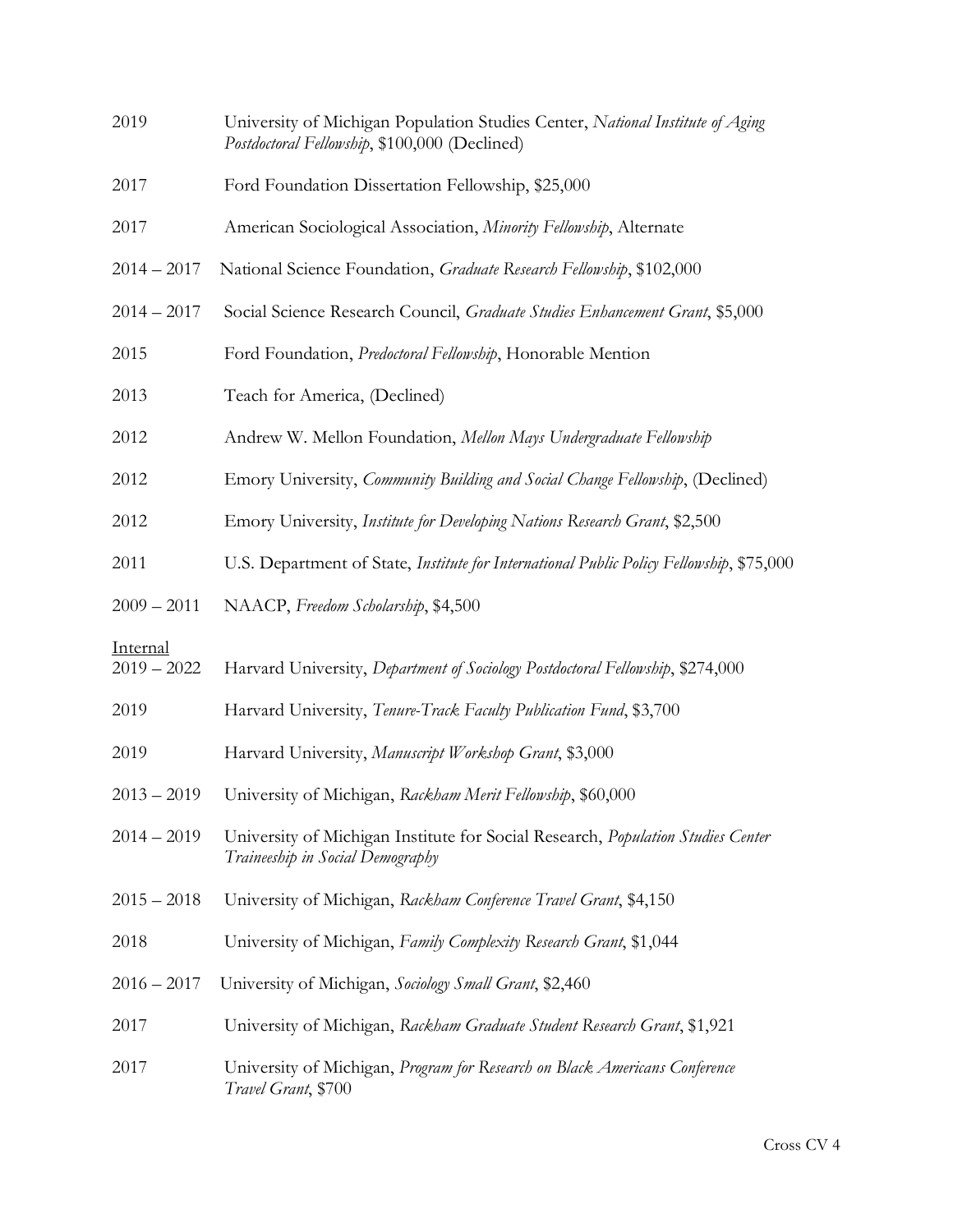| 2015       | University of Michigan Population Studies Center, Graduate Student Alumni Award,<br>\$1,865                                                          |
|------------|------------------------------------------------------------------------------------------------------------------------------------------------------|
| 2015       | University of Michigan Population Studies Center, Small Grant, \$900                                                                                 |
| 2021       | <b>AWARDS AND HONORS</b><br>National Council on Family Relations, 2021 Reuben Hill Award for Best Research Article<br>in the Field of Family Studies |
| 2020       | American Sociological Association, 2020 Dissertation Award                                                                                           |
| 2020       | ProQuest Information Services, 2019 ProQuest Distinguished Dissertation Award                                                                        |
| 2020       | Population Association of America, 2020 Dorothy Thomas Paper Award                                                                                   |
| 2020       | American Sociological Association, Section on Racial and Ethnic Minorities, 2020<br>James E. Blackwell Graduate Student Paper Award                  |
| 2020       | American Sociological Association, Family Section, 2020 Outstanding Graduate<br>Student Paper Award                                                  |
| 2020       | American Sociological Association, Children and Youth Section, 2020 Graduate<br>Student Paper Award                                                  |
| 2020       | Society for the Study of Social Problems, Racial and Ethnic Minorities Division,<br>2020 Graduate Student Paper Award, Honorable Mention             |
| 2019       | Southern Sociological Society, 2019 Howard Odum Award for Best Paper by a Graduate<br>Student                                                        |
| 2019       | Midwest Sociological Society, 2019 Graduate Student Paper Award. First Prize                                                                         |
| 2018       | Society for the Study of Social Problems, Family Division, 2018 Graduate Student<br>Paper Award                                                      |
| 2018, 2019 | Selected for the Gramlich Showcase for Outstanding Student Research, Gerald R.<br>Ford School of Public Policy                                       |
| 2016, 2017 | Michigan Alliance for Graduate Education and the Professoriate, Helping Hand Awara                                                                   |
| 2013       | Emory University, Boisfeuillet Jones Medal for Leadership and Social Change                                                                          |
| 2013       | Alpha Kappa Delta Honor Society, Inductee                                                                                                            |
| 2013       | Phi Sigma Iota Honor Society, Inductee                                                                                                               |
| 2012       | Theta Alpha Kappa Honor Society, Inductee                                                                                                            |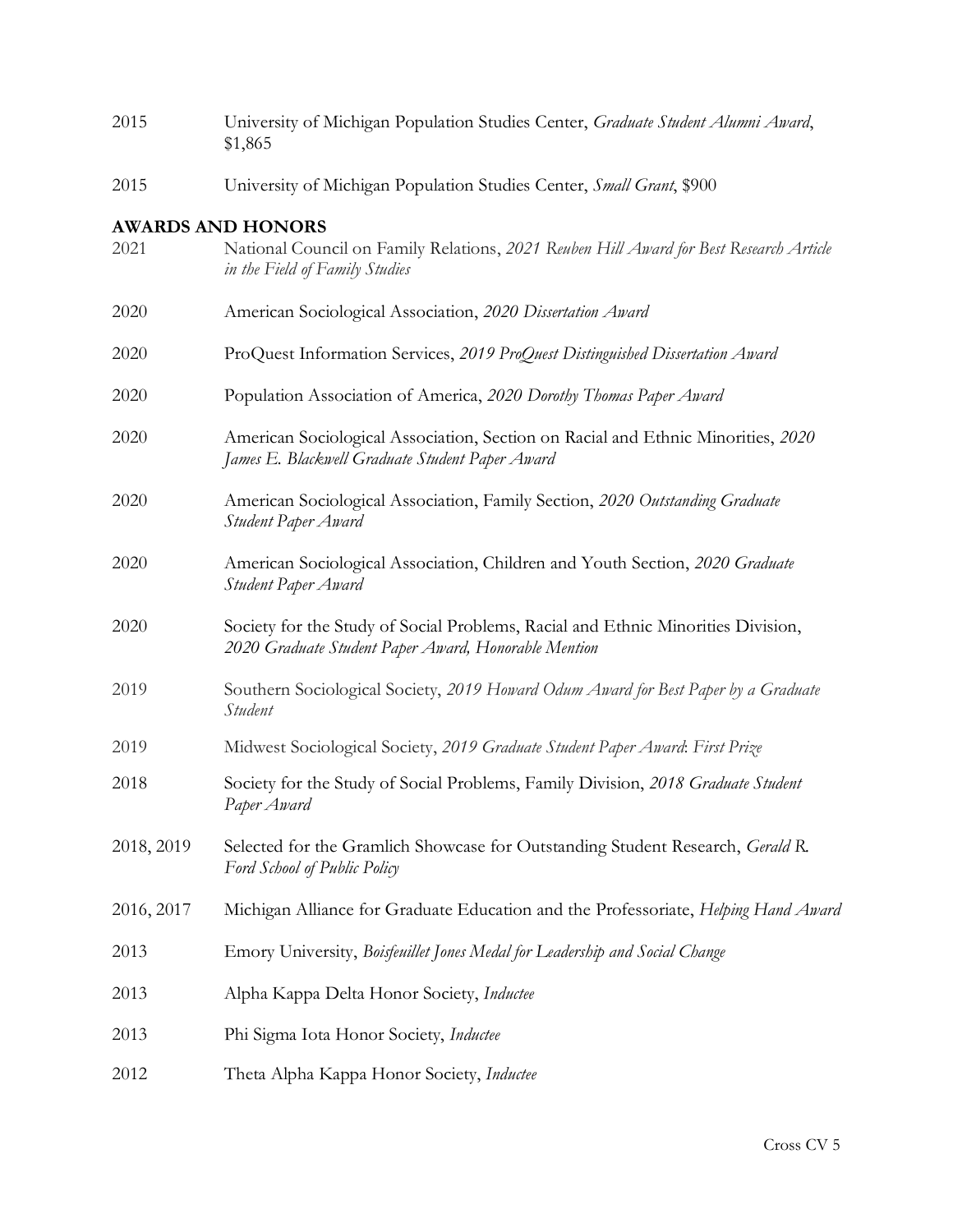### **CONFERENCE PRESENTATIONS**

| 2022          | Zhang, Sherry and Cross, Christina J. "Ethnoracial Disparities in Intergenerational<br>Financial Exchanges Across the Transition to Adulthood".                                                                           |
|---------------|---------------------------------------------------------------------------------------------------------------------------------------------------------------------------------------------------------------------------|
|               | American Sociological Association, Los Angeles, CA                                                                                                                                                                        |
| 2022          | Parolin, Zachary, Cross, Christina J., and O'Brien, Rourke. "Administrative<br>Burdens and the Benefits Gap among Black, Latino, and White Families".<br>Population Association of America, Atlanta, GA                   |
| 2021          | Cross, Christina J. and Sherry Zhang. "Similarly, Structured, Functionally Different:<br>Population Heterogeneity in Family Structure and Childrearing Arrangements".<br>Population Association of America, St. Louis, MO |
| 2020          | Cross, Christina J. and Sherry Zhang. "Examining (In)Consistency Between Young<br>Adults' Self-Reported Family Structure and Adult Caregivers".<br>American Sociological Association, San Francisco, CA                   |
| 2020          | Cross, Christina J. "Beyond the Binary: Intraracial Diversity in Family Organization<br>and Black Adolescents' Educational Performance".                                                                                  |
|               | Population Association of America, Washington, DC (Cancelled due to<br>$COVID-19$                                                                                                                                         |
|               | American Sociological Association, San Francisco, CA (Cancelled due to<br>$COVID-19$                                                                                                                                      |
|               | Work and Family Researchers Network, New York, NY (Cancelled due to<br>$COVID-19$                                                                                                                                         |
| 2018          | Cross, Christina J. "Racial/Ethnic Differences in the Association Between Family<br>Structure and Children's Educational Attainment".                                                                                     |
|               | American Sociological Association, Philadelphia, PA<br>Population Association of America, Denver, CO                                                                                                                      |
|               |                                                                                                                                                                                                                           |
| 2018          | Fomby, Paula, Kelly Musick, and Christina J. Cross. "Changes in Children's Family<br>Complexity and Instability in the United States, 1970-2015".                                                                         |
|               | Population Association of America, Denver, CO                                                                                                                                                                             |
| 2017          | Cross, Christina J., Ann Nguyen, Robert Joseph Taylor, and Linda Chatters.<br>"Instrumental Social Support Exchanges in African American Extended<br>Families".                                                           |
|               | National Council on Family Relations, Orlando, FL<br>$\bullet$                                                                                                                                                            |
| 2017          | Pilkauskas, Natasha and Christina J. Cross. "Children Living in Extended<br>Family Households: Trends, Correlates, and Composition".                                                                                      |
|               | Population Association of America, Chicago, IL                                                                                                                                                                            |
| $2016 - 2017$ | <b>Cross, Christina J.</b> "Extended Family Households among Children in the United<br>States: Differences by Race/Ethnicity and Socio-Economic Status".                                                                  |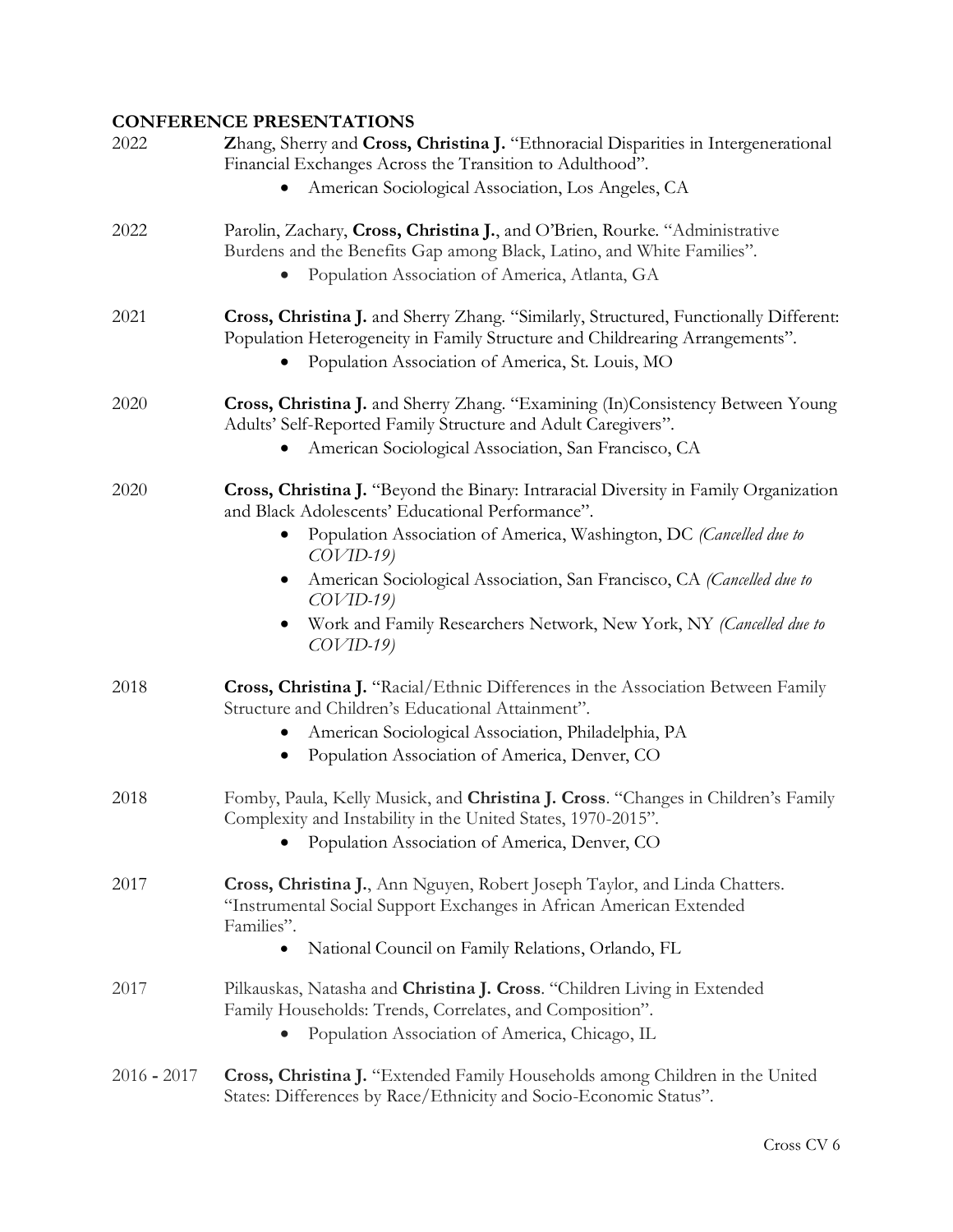- Southern Sociological Society, Atlanta, GA
- Society for the Study of Social Problems, Seattle, Washington
- American Sociological Association, Montreal, Canada
- 2014 2016 Fomby, Paula and **Christina J. Cross**. "Parents' Some College Experience and Children's Educational Attainment".
	- Population Association of America, Washington, D.C.
	- American Sociological Association, Chicago, IL
	- Survey Research Center Research Symposium, University of Michigan
- 2015 Hahl, Jeannie M. and **Christina J. Cross**. "Voluntary Fatherhood: When Men Voluntarily Invest in Non-Biological Children".
	- Population Association of America, San Diego, CA
- 2013 **Christina J. Cross** "Building with Bravery: Nicaraguan Women in Peacebuilding".
	- Scholary Inquiry and Research at Emory, Emory University
- 2012 2013 **Christina J. Cross** "Diff'rent Strokes for Diff'rent Folks: Socio-Cultural Factors Influencing Minority Student Participation in Study Abroad".
	- Social Science Research Council, Bryn Mawr College
	- Mellon Southeastern Regional Conference, Rice University
	- Mellon Mays Research Symposium, Emory University

### **SELECTED INVITED TALKS**

#### 2022 "Racialized Returns: Examining Racial Variation in the Impact of Family Structure on Children's Education".

- Colloquium Series, Western University Department of Sociology and the Centre for Research on Social Inequality, London, ON, Canada, March 25, 2022
- Speaker Series, Trinity College Dublin Department of Sociology, Dublin, Ireland, March 30, 22
- Speaker Series, U.S. Census Bureau Center for Economic Studies, Washington, D.C., April 19, 2022
- Opportunity Insights Seminar, Harvard University, Cambridge, MA, April 20, 2022
- Alumni Reunion, Program for Research on Black Americans, University of Michigan, Ann Arbor, MI, May 23, 2022
- Poverty and Social Inequality Seminar, Stanford University, Stanford, CA, May 27, 2022
- 2021 "How the Measurement and Meaning of Family Structure Shape Research on Young Adult Racial Inequality"
	- Inclusive Research Matters Series, University of Michigan Institute for Social Research, Ann Arbor, MI. Sept. 27, 2021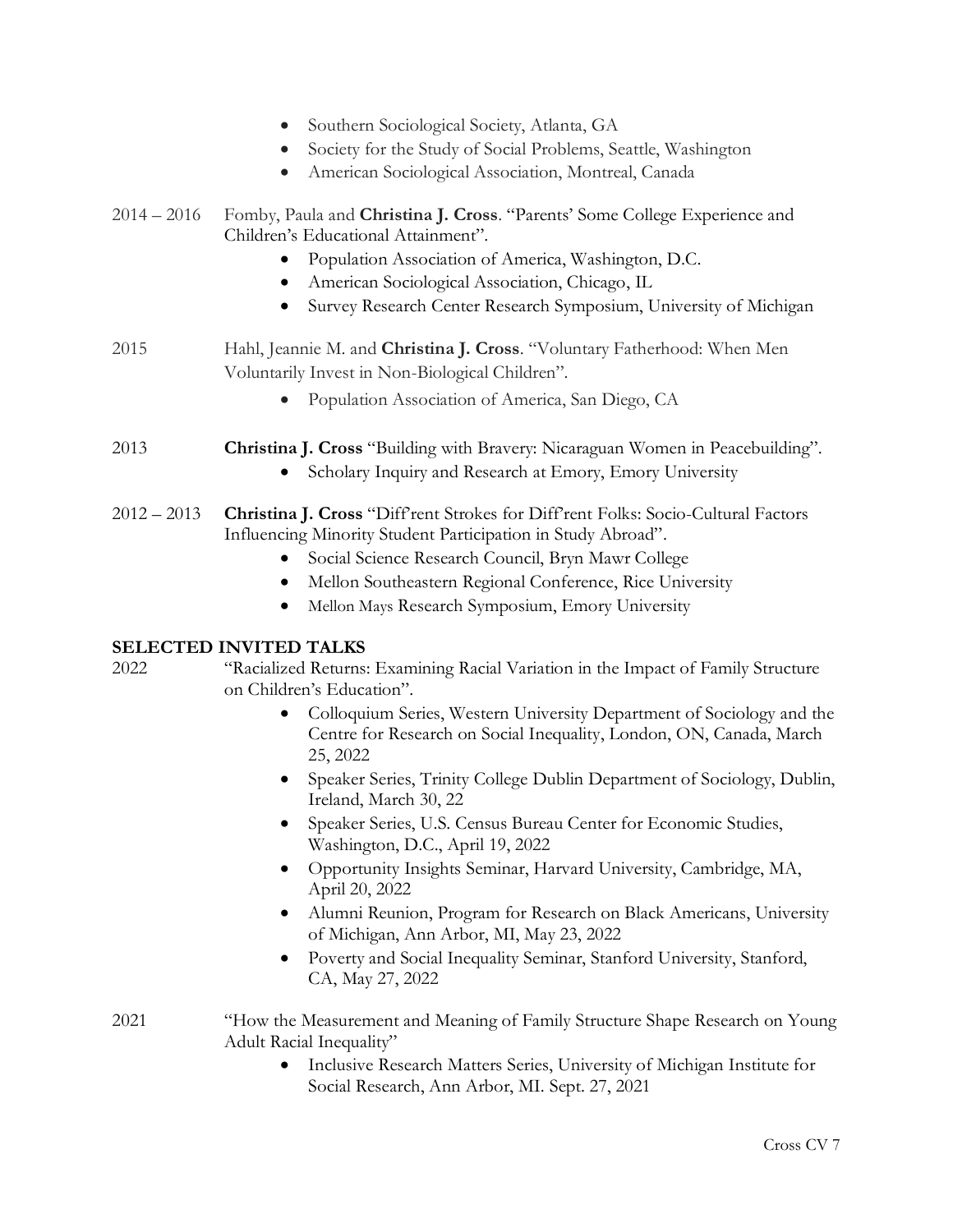| 2021 | "Color, Class, and Context: Examining Heterogeneous Family Structure Effects"                                                                                                 |
|------|-------------------------------------------------------------------------------------------------------------------------------------------------------------------------------|
|      | Social Demography Seminar, Harvard Center for Population and<br>Development Studies, Cambridge, MA. Jan. 28, 2021                                                             |
|      | PSID Seminar, University of Michigan, Ann Arbor, MI. Feb. 18, 2021<br>$\bullet$                                                                                               |
|      | Poverty Center Seminar, Columbia University, New York, NY. Feb. 19,<br>2021                                                                                                   |
|      | Institute for Research on Poverty Seminar, University of Wisconsin-<br>$\bullet$<br>Madison, Madison, WI. March 11, 2021                                                      |
|      | Speaker Series, Emory University Department of Sociology, Atlanta, GA.<br>$\bullet$<br>March 29, 2021.                                                                        |
|      | Spring Seminar Series, Stanford Center for Education Policy Analysis,<br>Stanford, CA, April 29, 2021                                                                         |
|      | Population Studies Center Colloquium, University of Pennsylvania,<br>$\bullet$<br>Philadelphia, PA, Oct. 11, 2021                                                             |
|      | Population Studies and Training Center Seminar, Brown University,<br>$\bullet$<br>Providence, RI, Oct. 18, 2021                                                               |
| 2020 | "Square Pegs in Round Holes: Extended Family Households among Children in the<br>United States."                                                                              |
|      | Notestein Seminar Series, Princeton University Office of Population<br>Research, Princeton, NJ. Feb. 18, 2020                                                                 |
|      | Speaker Series, Rice University Department of Sociology, Houston, TX.<br>September 29, 2020                                                                                   |
|      | Speaker Series, Emory University Department of Sociology, Atlanta, GA.<br>$\bullet$<br>March 23, 2020 (Cancelled due to COVID-19)                                             |
|      | Demography Seminar, Center for Demography and Ecology Seminar,<br>$\bullet$<br>University of Wisconsin-Madison, Madison, WI. April 14, 2020 (Cancelled<br>due to $COVID-19$ ) |
| 2020 | "New York Times Parenting Talks: Modern Money."                                                                                                                               |
|      | Event Series, The New York Times and The Wing, New York, NY.<br>March 5, 2020                                                                                                 |
| 2020 | "Family Structure, Social Inequality, and Welfare Policy."                                                                                                                    |
|      | Policy Presentation, Boston City Council, Office of the Mayor, Boston,<br>MA. March 30, 2020 (Cancelled due to COVID-19)                                                      |
| 2020 | "Job Seeking in the Times of COVID-19: A Conversation with Demographers of<br>Color."                                                                                         |
|      | Speaker Series, Demographers of Color Organizing Committee, July 10,<br>2020                                                                                                  |
| 2017 | "The Path to the PhD: My Experience as a First-Generation College Student."<br>First Generation Speaker Series, Rock Valley College, Rockford, IL. Nov.<br>2, 2017 (Keynote)  |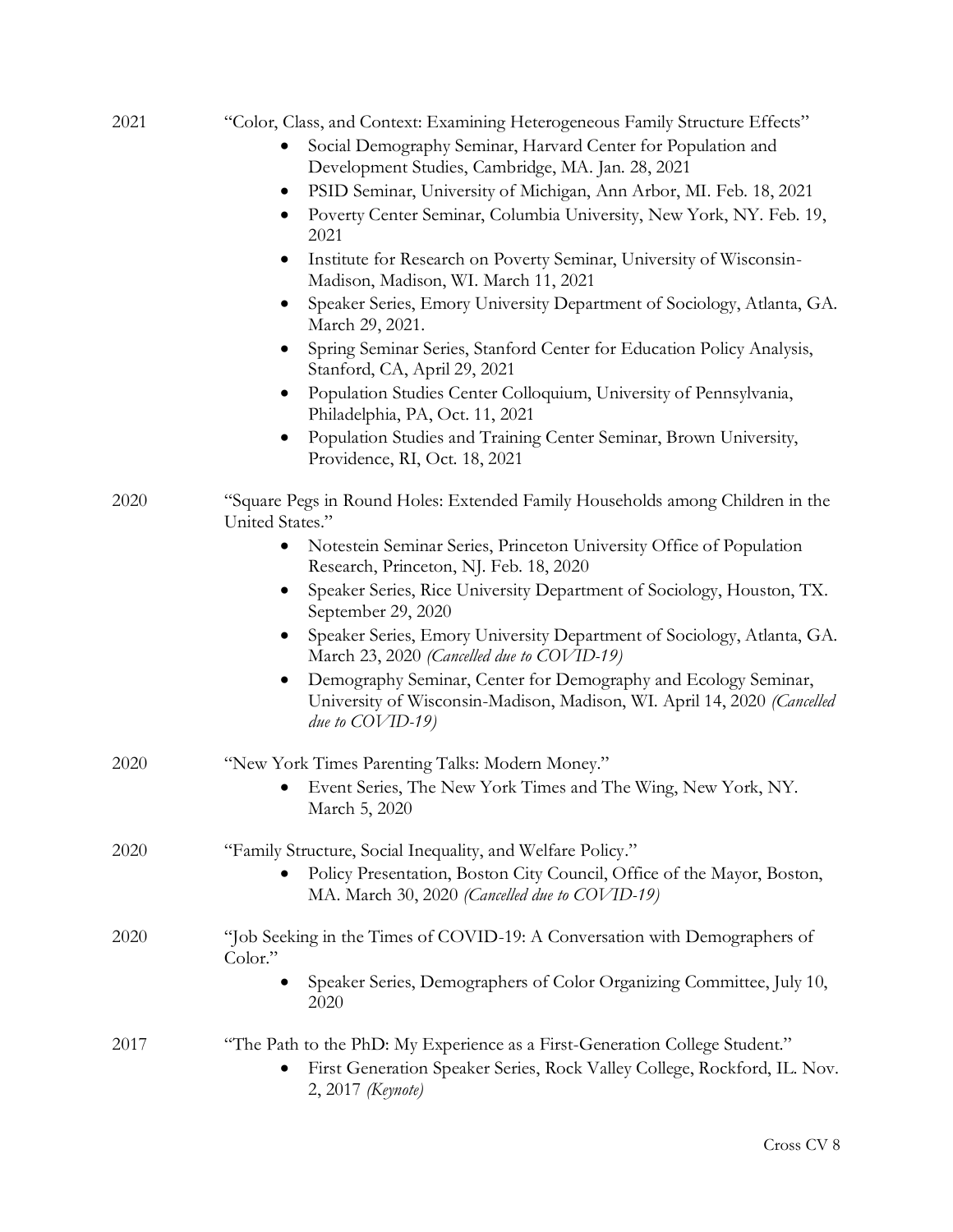| 2017     | "The Road Less Traveled: A Non-Traditional Journey to and Through the<br>Academy."                                                                                               |
|----------|----------------------------------------------------------------------------------------------------------------------------------------------------------------------------------|
|          | Mellon Mays Undergraduate Fellowship Commencement Banquet,<br>Emory University, Atlanta, GA. April 20, 2017 (Keynote)                                                            |
| 2013     | "How Does it Feel to be a Problem? Underrepresented Minorities' Undergraduate<br>Experiences at Predominantly White Institutions."                                               |
|          | Boys and Girls Club of Greater Milwaukee Stein Scholars Pre-College<br>Program Commencement Banquet, Marquette University, Milwaukee,<br>WI. May 25, 2013 (Keynote)              |
| 2011     | "Navigating the Academy: A Self-Reflection."                                                                                                                                     |
|          | Boys and Girls Club of Greater Milwaukee Stein Scholars Pre-College<br>$\bullet$<br>Program Commencement Banquet, Marquette University, Milwaukee,<br>WI. May 15, 2011 (Keynote) |
|          | <b>TEACHING EXPERIENCE</b>                                                                                                                                                       |
| 2016     | Public Policy 529: Statistics, Graduate Student Instructor for Prof. Jonathan Hanson,<br>University of Michigan                                                                  |
| $2019 -$ | Sociology 3323: Social Demography Seminar, Harvard University                                                                                                                    |
|          | ADDITIONAL TRAINING                                                                                                                                                              |

### **ADDITIONAL TRAINING**

| 2021<br>2020  | Proposal Development Summer Institute, Russell Sage Foundation, New York, NY<br>Latent Class and Mixture Modeling Workshop, Curran-Bauer Analytics              |
|---------------|-----------------------------------------------------------------------------------------------------------------------------------------------------------------|
| $2014 - 2019$ | Population Studies Center Traineeship in Social Demography, Institute for Social<br>Research, University of Michigan                                            |
| 2016          | Fragile Families Child and Family Well-Being Summer Data Workshop Columbia<br>School of Social Work, New York, NY                                               |
| 2016          | Summer Training Workshop on African American Aging Research, Michigan Center<br>for Urban African American Aging Research (MCUAAAR), Ann Arbor, MI              |
| 2015          | Analysis of Complex Survey Data Workshop, University of Michigan Consulting<br>for Statistics, Computing, and Analytics Research (CSCAR), Ann Arbor, MI         |
| 2014          | Introduction to Programming in STATA Workshop, University of Michigan<br>Consulting for Statistics, Computing, and Analytics Research (CSCAR), Ann Arbor,<br>МІ |
| 2013          | ICPSR Summer Program in Quantitative Methods of Social Research, University<br>of Michigan, Ann Arbor, MI                                                       |

### **PROFESSIONAL SERVICE**

OCCASIONAL REVIEWER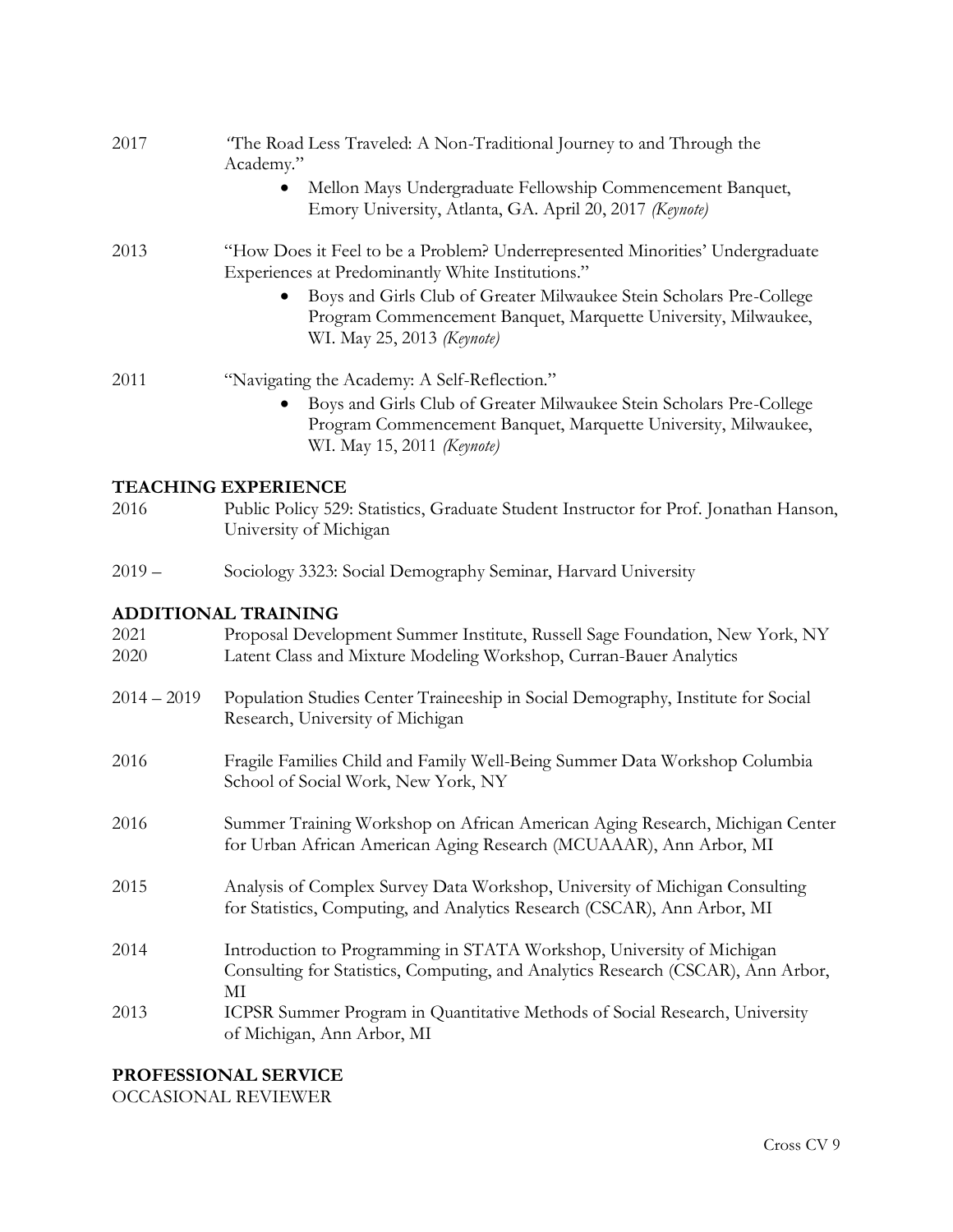*American Sociological Review*; *Children, Children and Youth Services Review*, *Demography; Demographic Research; Innovation in Aging; International Journal of Environmental Research and Public Health; Journal of Marriage and Family; Population Research and Policy Review; Race and Social Problems; Social Forces; Social Problems; Sociology of Education; Social Service Review; Socius: Sociological Research for a Dynamic World; Youth and Society*

- 2022 Spencer Foundation, Racial Equity Grants, *Review Panelist* (compensated)
- 2021 Journal of Marriage and Family, *Editorial Board*
- 2021 2024 American Sociological Association, Children and Youth Section, *Council Member*
- 2021 2024 Population Association of America, *Dorothy Thomas Award Committee Member*
- 2021 2022 American Sociological Association, Family Section, *Nominations Committee Member*
- 2021 2022 American Sociological Association, Inequality, Poverty, and Mobility Section, *Devah Pager Article Award Committee*
- 2020 2022 Population Association of America, *Program Committee Member*
- 2021 American Sociological Association, *Section on Racial and Ethnic Minorities James E. Blackwell Graduate Student Paper Award Committee Member*
- 2021 American Sociological Association, Special Session Organizer: *"The Politics of Demographic Facts."*
- 2021 American Sociological Association, Session Organizer: *"Race, Ethnicity, and Families."*
- 2020 Population Association of America, *Demographers of Color and Allies Organizing Committee Member*
- 2020 Population Association of America, *Session Organizer: "Race, Ethnicity, and Families."*
- 2019 Issues in Race and Society: An Interdisciplinary Global Journal, *Editorial Board*
- 2019 Harvard University, Department of Sociology, *Faculty Co-sponsor for the Social Demography Seminar*
- 2019 University of Michigan, School of Social Work, Summer Graduate Student Mentoring Workshop on African American and Latinx Research, *Faculty Mentor*
- 2016 2018American Sociological Association, Family Section, *Graduate Student Council Member*
- 2017 2018 University of Michigan, Department of Sociology, *Co-coordinator of the Inequality, Demography, and Family Research Workshop*